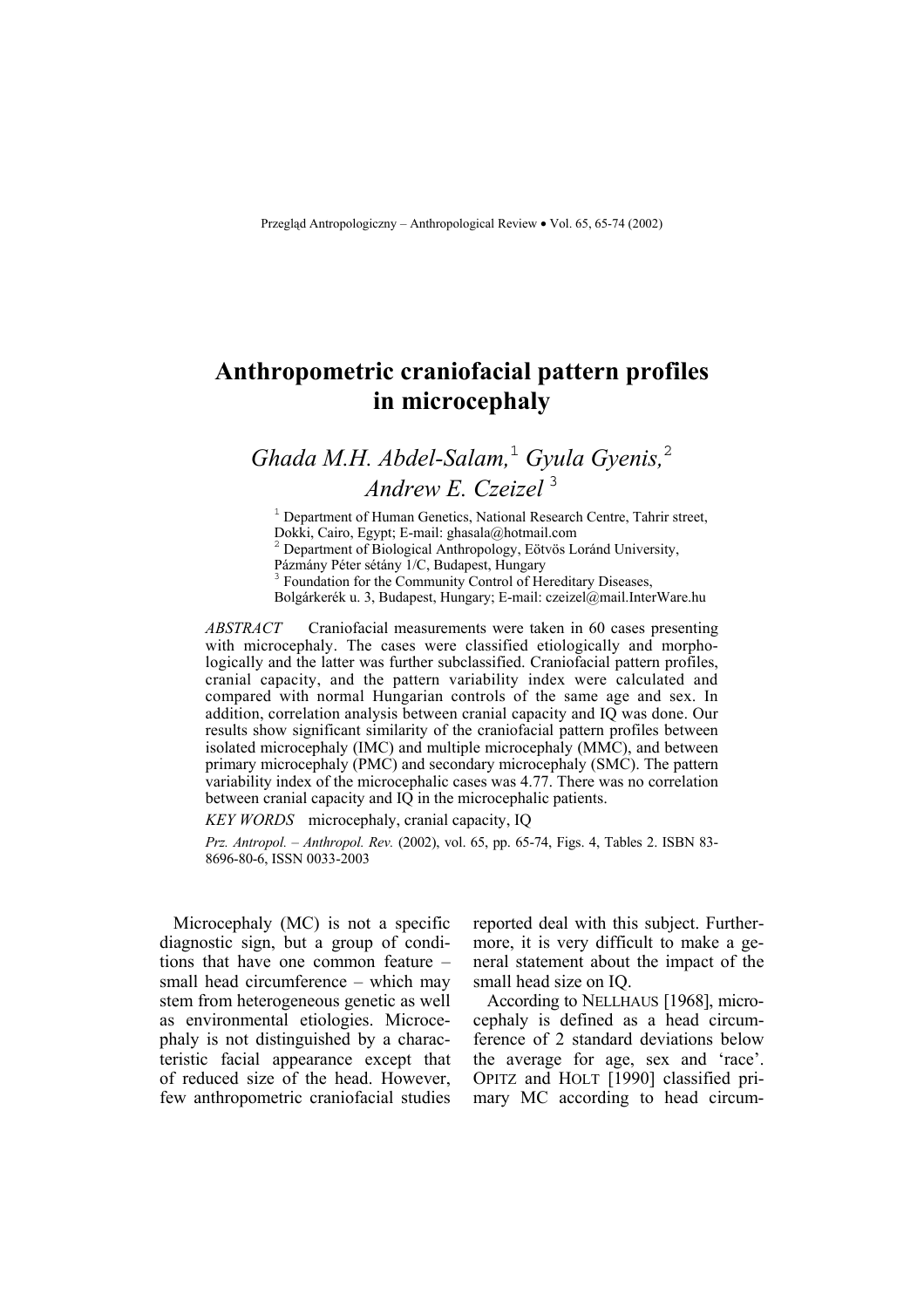ference measures at birth and considered all cases that develop MC after that time to be acquired. However, others denied the value of head circumference at birth and classified MC into primary and secondary. The former (PMC) is defined as it has a genetic basis, and it is diagnosed after the exclusion of all the environmental factors and it may be evident in the first months of life, while the latter (SMC) could stem from various environmental causes [HOLMES *et al*. 1972, QAZI and REED 1973, SCHEFFER *et al.* 1992]. Microcephaly could be termed genetic when talking about primary MC [SCHEFFER *et al.* 1992]. In addition, MC is also known as isolated (non-syndromal) when there are no associated anomalies except those that can be attributed to the small size of the brain, i.e., mental retardation and epilepsy, or multiple (syndromal) when there is an additional developmental disorder occurring in an organ or tissues other than the brain [COHEN *et al*. 1996].

This study presents the craniofacial pattern profiles, as well as the pattern variability index of the various phenotypes of microcephaly, in order to assess whether these measurements are useful for determination of the etiology of microcephaly, to compare the craniofacial characteristics according to different classifications (etiology and morphology), and to find out a correlation between microcephalic cranial capacity and IQ.

## **Materials and methods**

309 patients affected with either IMC or MMC were registered at the Hungarian Congenital Abnormality Registry (HCAR) from 1980 to 1996. The HCAR

is based on a national registry of cases with congenital abnormalities. Notification of congenital abnormalities is mandatory for medical doctors, particularly obstetricians and pediatricians. Patients with MC were selected from the data set of the HCAR and then invited (with their parents) to the Department of Human Genetics and Teratology of the National Public Health Institute for personal evaluation and check-up examination. In addition, we evaluated 42 cases in the residential institutes of mentally subnormal children (National Methodological Institute of Hygienic Children's Home, Pető Institute and Institute of Children with Mental Subnormality in Budapest). Finally, 16 cases with MC who visited the Genetic Counselling Clinic in Budapest during the period January 1997 – January 1999 were also examined and evaluated.

Microcephaly was defined if there were at least 3 successive measurements taken in the first year of life and 2 successive measurements taken after the first year and if their maximal head circumference fell more than 2 SD below the mean of the same age and sex using two Hungarian samples of EIBEN *et al*. [1992] and JOUBERT *et al*. [1993]. These criteria led to the exclusion of many cases diagnosed at birth as microcephalic, since successive head measurements in the first year of life proved that these cases showed catching up of the head growth and attainment of normality by the first year of life. In addition, we excluded cases with craniostenostosis, Down syndrome, Rubinstein-Taybi syndrome (these cases have special craniofacial patterns), microcephaly due to systemic disease such as congenital cardiovascular malformations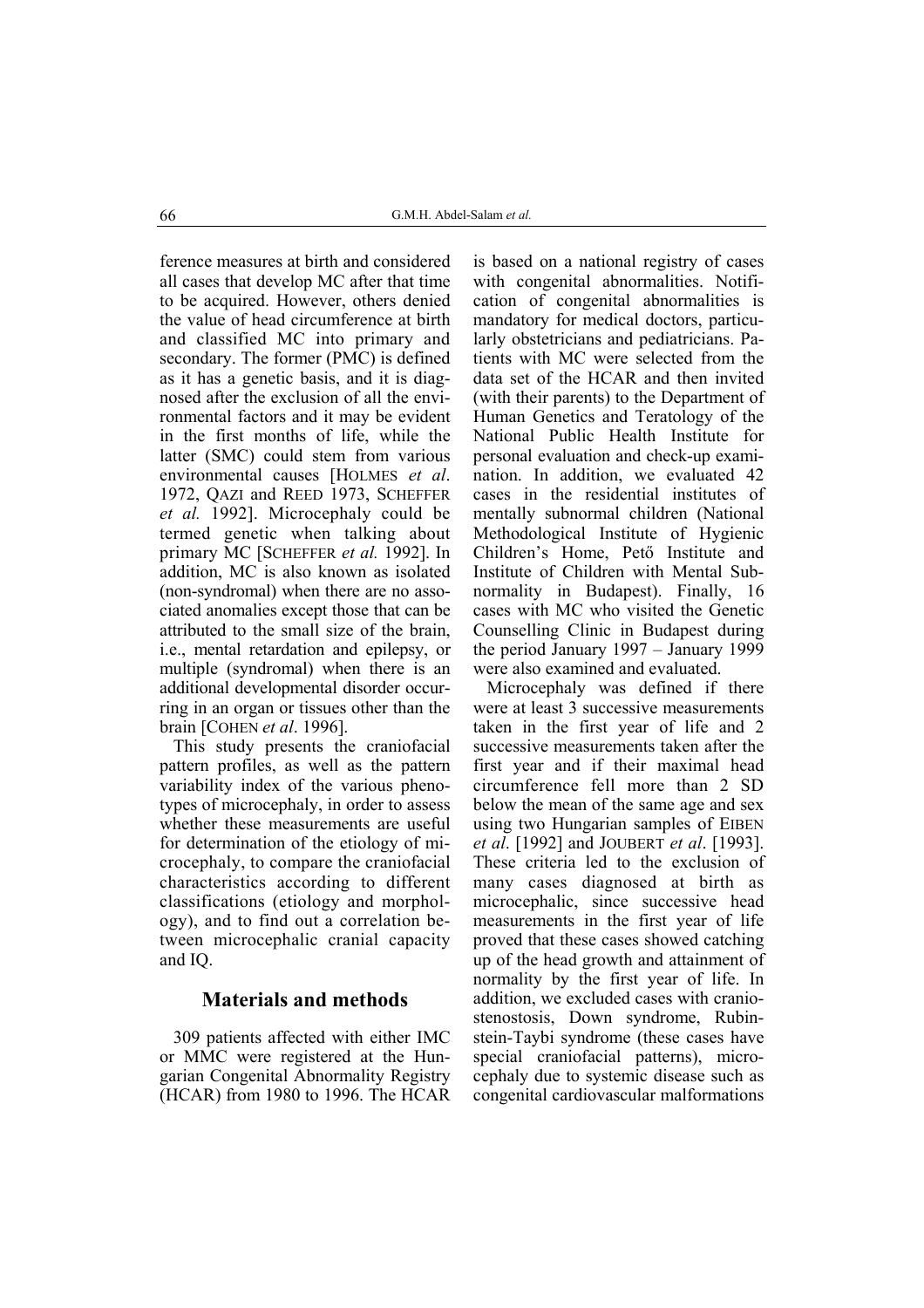or malabsorption (these diseases can cause microcephaly but may be reversible). We also excluded cases with severe contracture deformity, which enabled us to put the patient in the correct position to take accurate cranial measurements.

Of the 60 cases fulfilling the selection criteria of our study, 27 were males (45%) and 33 females (55%). At the time of examination, the age of the cases ranged from 1 to 27 years old (mean  $13.07 \pm 1.17$  yrs). We then evaluated the 60 MC cases, which were classified etiologically into primary microcephaly (PMC) and secondary microcephaly (SMC), and morphologically into isolated (IMC) and multiple congenital abnormality associated with microcephaly (MMC).

Detailed prenatal, perinatal and postnatal histories were obtained, and patients were diagnosed as having PMC if they have fulfilled most of the following criteria: (1) history of consanguinity; (2) affected sibs; (3) history of mental retardation and/or microcephaly in the family; (4) normal pregnancy history; (5) normal delivery history; (6) negative results of serology for connatal infections; (7) negative screening test for PKU and hypothyroidism; and (8) excluding the environmental factors (trauma, drug ingestion etc.). Conversely, SMC was suggested to be present if the patients showed implicated environmental factors.

All of the patients were closely physically and clinically examined with special emphasis on the congenital abnormalities and the neurological status by two of the authors who, in addition, retrospectively reviewed all the hospital medical records. Morphological classi-

fication of MC was based on: (1) the clinical manifestations; (2) neurological evaluation; (3) CT and or MRI picture; (4) chromosomal study. Regardless of etiology, we classified microcephaly morphologically into two forms (see Fig. 1):

1) Isolated microcephaly (IMC): where there were no associated anomalies except those that can be attributed to the small size of the brain.

2) Multiple microcephaly (MMC): which is defined where there is an additional developmental disorder occurring in an organ or tissues other than the brain.

IMC and MMC were further subclassified as is shown on the graph (Fig. 1).

Intelligence quotient (IQ) and/or developmental quotient (DQ) were tested in all the patients using the Budapest-Binet test and the Popper-Szondy scale (the Hungarian standard of development during infancy and early childhood). The IQ was then classified according to the WHO classification into: (1) normal: 85-100; (2) subnormal (but still educable): 84-70; (3) mild: 51-69; (4) moderate: 36-50; (5) severe: 21-35; (6) profound: 0-20.

A series of anthropometric craniofacial measurements were taken for each case according to the method of FARKAS [1981]. The anthropometric traits used in this study were chosen to comprise measurements that represent the head breadth (*eu–eu*), the head length (*g–op*), the facial height (*n–gn*) the bizygomatic width (*zy–zy*) and the head circumference. Standard anthropometric equipment, including GPM sliding and spreading, blunt ended calipers and a steel tape measure were used. In the data collection and measurements, recording was done to the nearest 0.5 mm.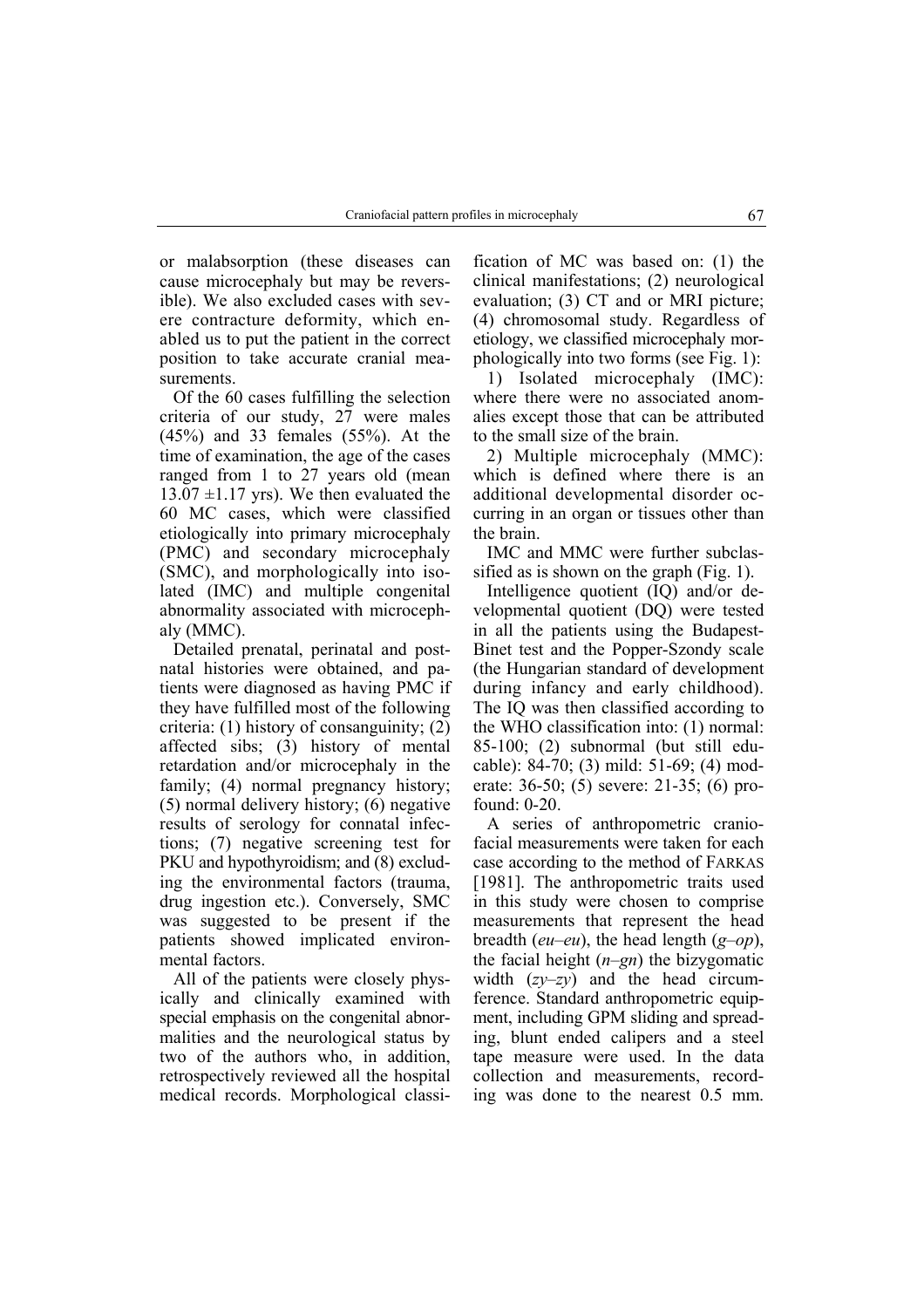

Fig. 1. The proposed morphological oriented classification of the microcephaly.

Cranial capacity (only for adults; *N* = 20) was calculated by the method of Pearson (see MARTIN, SALLER [1957]) and morphological facial index and cephalic index were calculated by the Martin and Saller's formulae.

The age- and sex-matched control data (normal population) were obtained from the published measurements performed by EIBEN [1967] on healthy Hungarians (boys and girls 1-19-yearold;  $N = 1,656$ ). For each craniofacial mea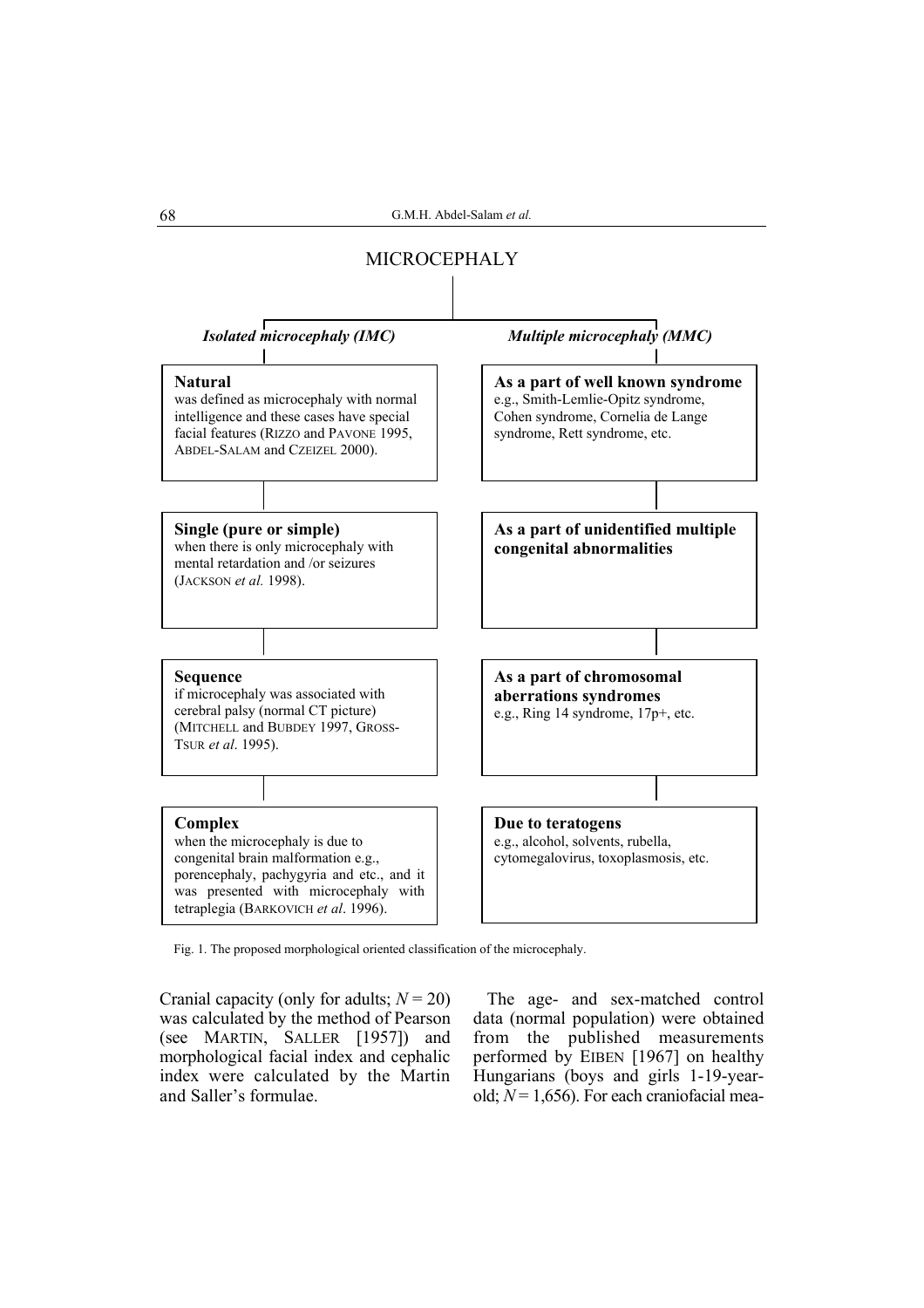surement of each case, a standardized *z*-score (standard deviation units) was calculated as the difference between the measurement and mean for age and sex divided by the age appropriate standard deviation. Thus, the effects of age and sex are eliminated [GARN *et al*. 1985]. Then the pattern variability  $\sigma$ <sub>z</sub> (standard deviation of the set of *z-*scores for each individual) was calculated to show the extent of dysmorphogenesis among the microcephalic cases. Actual values of *σ<sup>z</sup>* ranged from near the theoretical minimum of 0.0 through 1.27 for the most extreme of the normal individuals and 2.0 and above for malformation conditions.

For statistical analysis of the data, SPSS software (version 6) was used. Simple linear regression and correlation coefficient (*rz*) analysis was computed from paired *z-*scores of two pattern profiles to evaluate the similarity between different pattern profiles, which provides a numerical indication of the similarity of any two patterns. All the tests were two-sided and p values of 0.05 were considered significant. In addition,

the t-test was used to compare the values of all the measurements. Correlation analysis was then done to show interdependence between cranial capacity and IQ.

## **Results**

#### *General features*

The head circumference of the patients ranged from 3 to 8.6 SD below the mean. Seven cases (11.7%) showed affected family members (sibs and other relatives) either with the same genetic disorder or with other genetic abnormalities and/or mental subnormalities, including one brother and sister pair from consanguinous parents. None of the parents had a microcephalic head. Congenital microcephaly was present in 43 cases (71.7%) while 17 cases (28.3%) developed microcephaly in the first months of life. According to the etiological classification, 41 cases (68.3%) had PMC while 19 cases (31.7%) had SMC. The number of cases classified according to the morphological classification is shown in Table 1.

**Table 1.** Number of cases and pattern variability indices of cases with microcephaly according to the morphological classification

|                              | Number of cases      | Pattern variability index |  |
|------------------------------|----------------------|---------------------------|--|
| <b>Isolated microcephaly</b> | Total = $32(53.3\%)$ | 4.60                      |  |
| Natural                      |                      | 5.11                      |  |
| Single                       | 8                    | 4.61                      |  |
| Sequence                     | 12                   | 4.22                      |  |
| Complex                      | 11                   | 4.59                      |  |
| <b>Multiple microcephaly</b> | Total = $28(46.7\%)$ | 5.03                      |  |
| Well identified syndromes    | 14                   | 5.34                      |  |
| Unidentified syndromes       | 7                    | 5.20                      |  |
| Chromosomes                  | 3                    | 6.58                      |  |
| Teratogens                   | 4                    | 3.01                      |  |
|                              |                      |                           |  |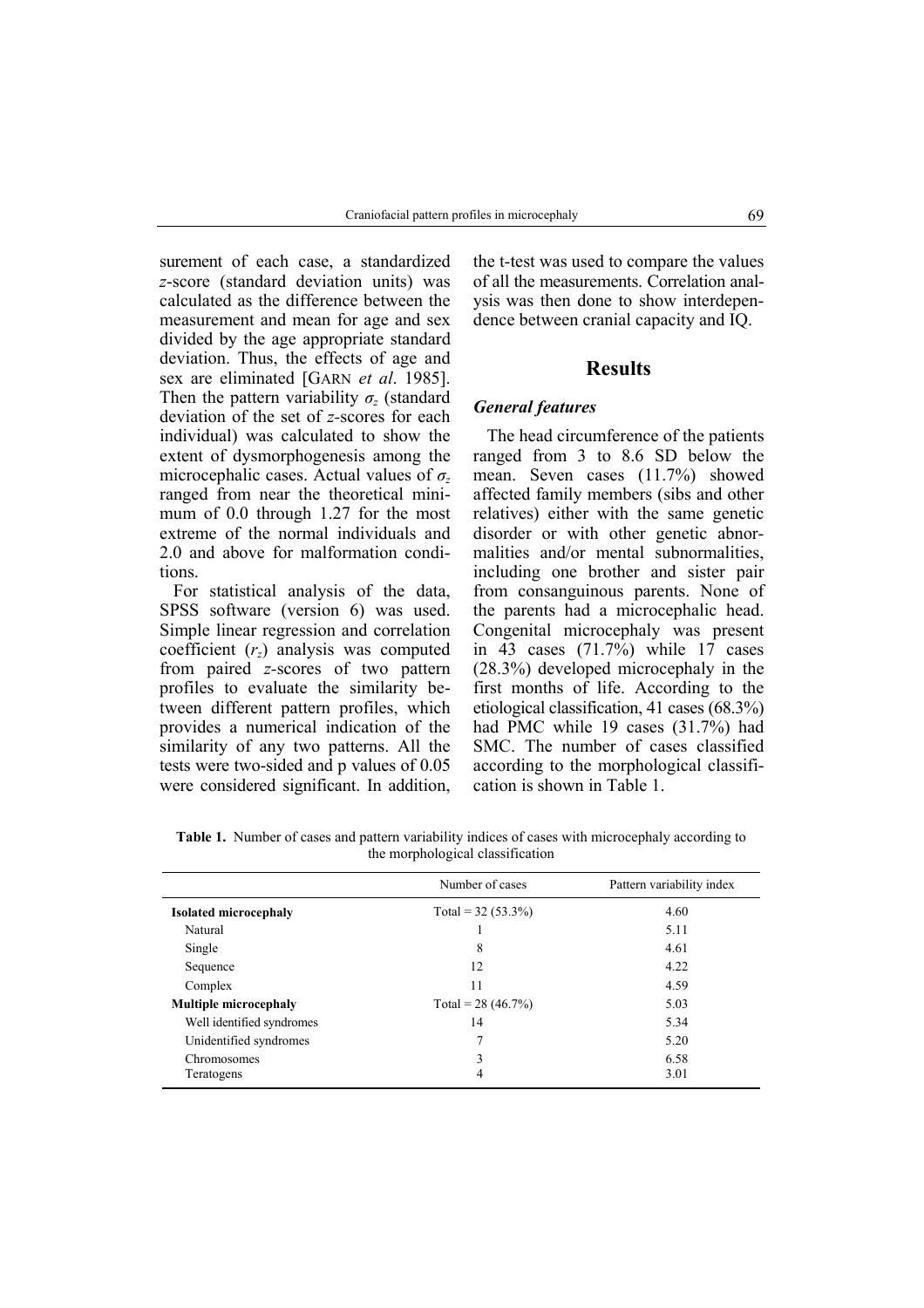While 58.3% ( $N = 35$ ) of the patients showed normal tone and reflexes, spastic paraplegia or quadriplegia were evident in 41.7% of the cases  $(N = 25)$ . The mean IO of the cases was  $33.8 \pm 2.9$ , with a range of 4 to 85. CT and/or MRI imaging showed abnormalities in 45.9% of the cases  $(N = 27)$ . Chromosomal analysis showed structural abnormalities (one with ring 14, one with 21p+ and one with  $7p+$ ) in 3 cases (5%).

#### *Craniofacial pattern profiles*

All the craniofacial profiles display *z-*scores on the vertical axis and craniofacial traits on the horizontal axis. The profiles of cases with various types of MC are fairly similar (Figs. 2, 3), since the correlation coefficients  $(r<sub>z</sub>)$  were 0.863 (*p =* 0.01) and 0.967 (*p =* 0.0001) in those with primary and secondary microcephaly and cases with isolated and multiple microcephaly, respectively. The

differences between the craniofacial measurements in cases with MC according to various classifications are presented in Table 2. Cases with secondary MC presented with higher craniofacial values than those of primary MC, except in respect of the cephalic index (Fig. 2 and Table 2). The isolated MC cases also show higher values in the majority of the measurements and indices than the multiple MC cases (Figs. 3, 4 and Table 2). There was no correlation between cranial capacity and the head circumference  $(p = 0.07)$  or between cranial capacity and IQ  $(p = 0.3)$  at the time of examination.

The pattern variability index *σz* of the microcephalic cases was 4.77. It was slightly higher in males than females (4.84 and 4.71, respectively). The pattern variability index according to morphological classification is shown in Table 1.

**Table 2.** Differences between the craniofacial measurements in cases with microcephaly according to various classifications

|                        | <b>IMC</b><br>$N = 32$ | MMC<br>$N = 28$  | $P$ value          | <b>PMC</b><br>$N = 41$ | <b>SMC</b><br>$N=19$ | $P$ value       |
|------------------------|------------------------|------------------|--------------------|------------------------|----------------------|-----------------|
| $g$ -op<br>eu-eu       | $-1.6$<br>$-4.6$       | $-2.7$<br>$-2.6$ | $0.02*$<br>$0.00*$ | $-2.4$<br>$-4.6$       | $-1.5$<br>$-4.5$     | 0.09<br>$-0.75$ |
| $n$ -gn                | $-1.2$                 | $-1.7$           | 0.13               | $-1.6$                 | $-1.0$               | 0.16            |
| $zy$ - $zy$            | $-3.5$                 | $-3.5$           | 0.90               | $-3.5$                 | $-3.3$               | 0.68            |
| Facial index           | 1.4                    | 0.8              | 0.20               | 1.0                    | 1.6                  | 0.29            |
| Cephalic index         | $-2.7$                 | $-1.8$           | 0.06               | $-2.1$                 | $-2.6$               | 0.32            |
| Cranial capacity<br>IQ | 1050<br>28.9           | 1126<br>39.3     | 0.09<br>0.07       | 1066<br>37.3           | 1150<br>29.2         | 0.06<br>0.07    |

\* statistical significance.

Abbreviations: IMC – isolated microcephaly; MMC – multiple congenital abnormalities associated with microcephaly, PMC – primary microcephaly, SMC – secondary microcephaly.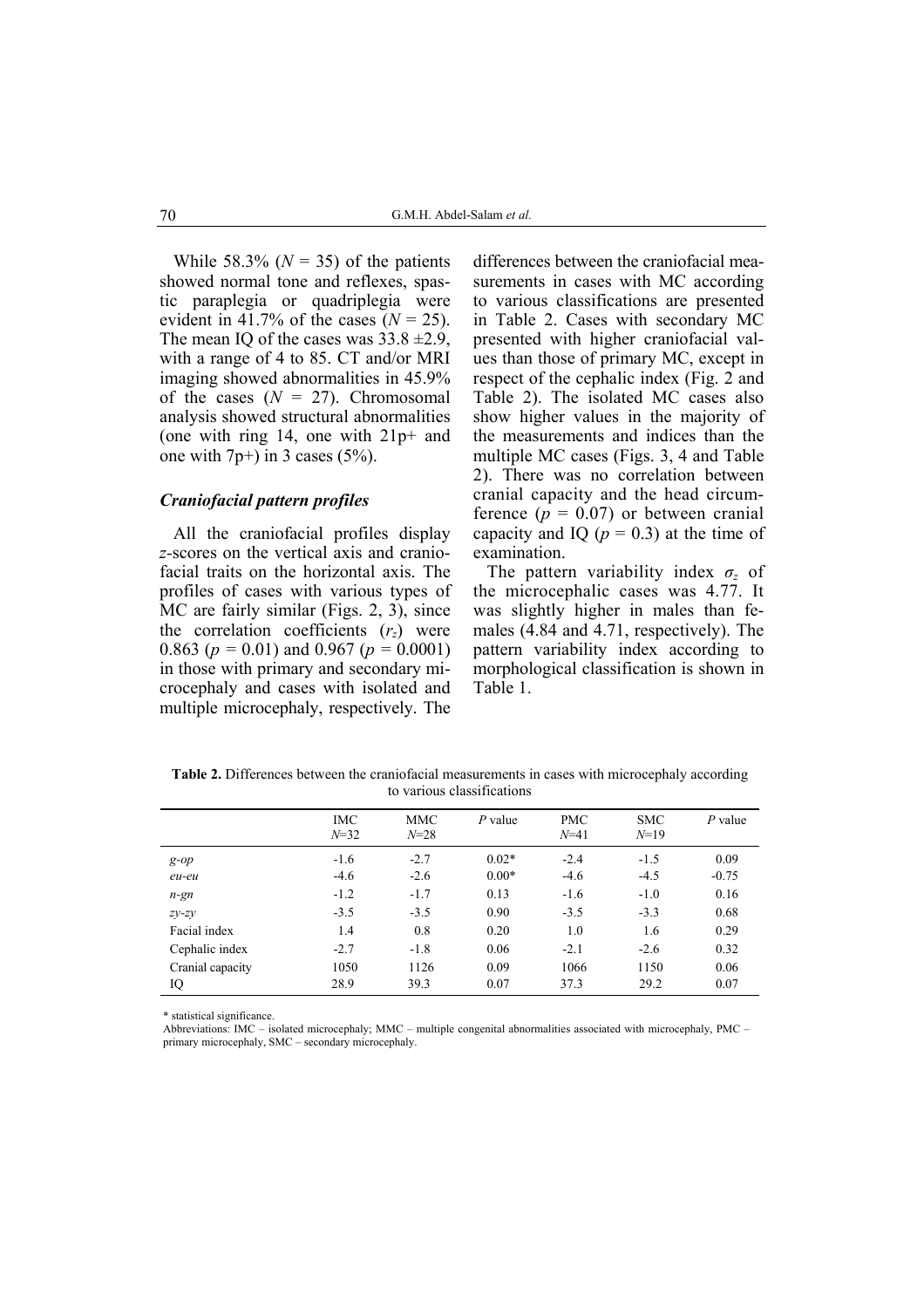

Fig. 2. Craniofacial pattern profile which compares cases of primary microcephaly versus secondary. The two patterns are strikingly similar  $(r = 0.86; p = 0.012)$ .



Fig. 3. Craniofacial pattern profile which compares cases of isolated microcephaly versus multiple. The two patterns are strikingly similar  $(r = 0.96; p = 0.000)$ .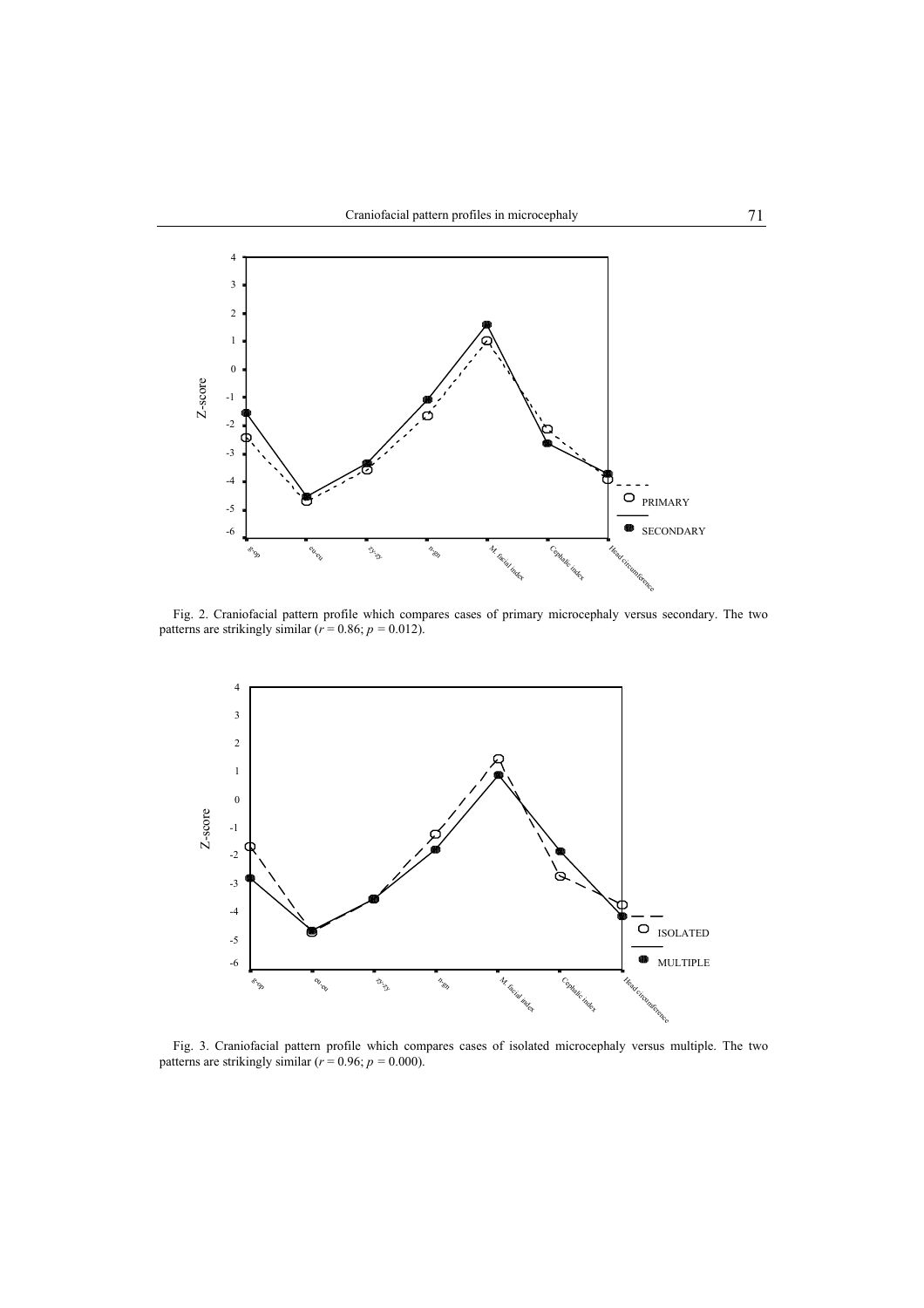

Fig. 4. Craniofacial pattern profile which compares the subgroups of the microcephalic cases according to morphological classification.

## **Discussion**

This study described the craniofacial profile in 60 cases with MC although they were etiologically (primary or secondary) or morphologically (isolated or multiple) different. Our data have shown that regardless of etiology or morphology, cases with MC presented with the same craniofacial pattern. Cases with primary and secondary microcephaly showed lower values when compared to the control, but these values are lower in primary than secondary microcephaly. Conversely, cases with secondary microcephaly showed a smaller difference compared to the control. It is noteworthy that the morphological facial index showed the smallest difference compared to the control. Cases with MC are described in the literature characterized by a receding forehead, often parallel with a slanting nose, receding chin and normal size face [BARAITSER 1982], but there is no agreement among authors about the application of these criteria to the diagnosis of microcephaly [SCHEFFER *et al.* 1992].

Generally, the pattern variability index expresses the degree of dysmorphogenesis as a single number. Specific patterns are described in many syndromes, being 5.20 in Down syndrome [ALLAN-SON *et al*. 1993], 2.03 in Apert syndrome, 1.71 in acrocephaly syndactyly syndrome, 1.48 in Crouzon syndrome [WARD *et al*. 1998], 1.41 in Sotos syndrome [ALLANSON and COLE 1996] and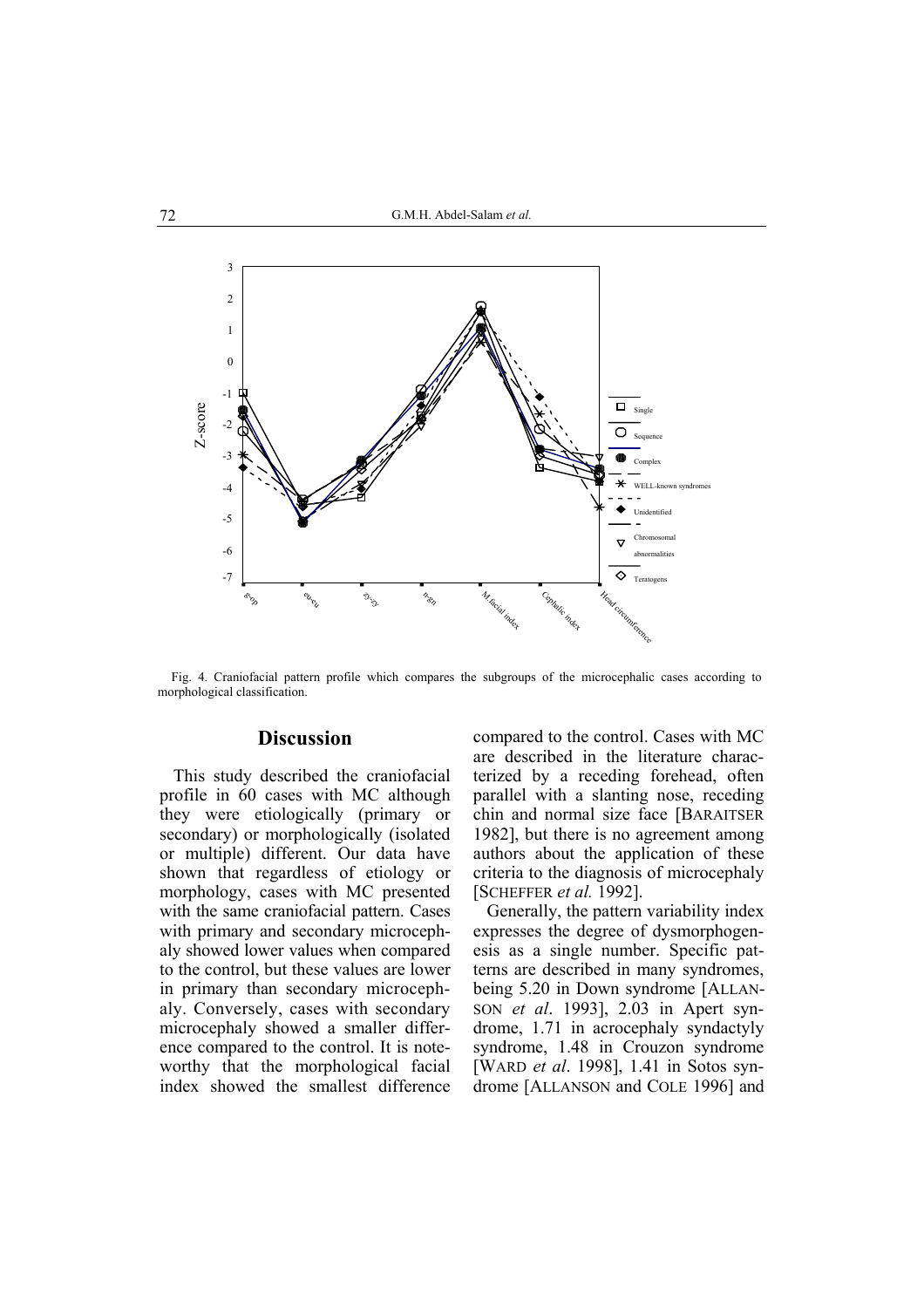1.21 in Beckwith-Wiedemann syndrome [HUNTER and ALLANSON 1993]. In general, our microcephalic cases showed a pattern variability index of 4.77. This pattern exhibited a slight difference among males and females probably because of the striking similarity of the craniofacial pattern in cases with MC in both sexes and in different groups according to morphological classification.

This study has documented that the cranial capacity of cases with microcephaly did not correlate with IQ or head circumference, which is strong evidence for the hypothesis that IQ is determined neither by cranial capacity nor the degree of MC. This conclusion has also been arrived at in many prospective studies of microcephaly [QAZI and REED 1973, DOLK 1991]. However, the result of this study requires further investigations into microcephalics to determine whether it is a general characteristic of MC or merely a chance-effect.

#### **Acknowledgements**

We are extremely grateful to Professor Otto Eiben for his guidance and training of one of the authors (GMH A-S) in the landmark identification portion of this study, and in providing access to the normative craniofacial data from his previous studies.

## **References**

- ABDEL-SALAM G.M.H., A.E. CZEIZEL, 2000, *The second unrelated case with isolated microcephaly and normal intelligence* (Microcephalia vera), Clinic. Dysmorph., **2**, 155-156
- ALLANSON J.E., P. O'HARA, L.G. FARKAS, R.C. NAIR, 1993, *Anthropometric craniofacial pattern profiles in Down syndrome*, Am. J. Med. Genet., **47**, 748-752
- ALLANSON J.E., T.R.P. COLE, 1996, *Sotos syndrome: Evolution of facial phenotype subjective and objective assessment*, Am. J. Med. Genet., **65**, 13-20
- BARKOVICH A.J., R.I. KUZNIECKY, W.B. DOBYNS, G.D. JACKSON, L.E. BECKER, P.A. EVRARD, 1996, *Classification scheme for malformations of cortical development*, Neuropediatr., **27**, 59-63
- BARAITSER M. 1982, *The genetics of neurological disorders*, Oxford Univ. Press, Oxford
- COHEN T., M. ZEITUNE, J. MCGILLIVRAY, J. HALL, L.N. LYNN, C.E. ASTON, A. CHAKRAVARTI, 1996, *Segregation analysis of microcephaly*, Am. J. Med. Genet., **65**, 226-234
- DOLK H., 1991, *The predictive value of microcephaly during the first year of life for mental retardation at seven years*, Dev. Med. Child Neurol., **33**, 974-983
- EIBEN O.G., 1967, *Gyermekek fej- és arcméreteinek változásai nyugatmagyarországi vizsgálatok alapján* (Changes of head and face dimensions of children on the basis of West-Hungarian surveys), Anthr. Közlem., **11**, 165-185
- EIBEN O.G., M. FARKAS, I. KÖRMENDY, A. PAKSY, Z. VARGA TEGHZE-GERBER, P. VARGHA, 1992, *A budapesti longitudinális növekedésvizsgálat 1970-1988* (The Budapest Longitudinal Growth Study 1970-1988), Humbiol. Budapest., **23**, 208
- FARKAS L.G., 1981, *Anthropometry of the Head and Face in Medicine*, New York, Elsevier
- GARN S.M., M. LAVELLE, B.H. SMITH, 1985, *Quantification of dysmorphogenesis: Pattern variability index z*, Am. J. Radiol., **144**, 365- 369
- GROSS-TSUR V., A. JOSEPH, G. BLINDER, N. AMIR, 1995, *Familial microcephaly with severe neurological deficits: A description of five affected siblings*, Clinic. Genet., **47**, 33-37
- HOLMES L.B., C. MACK, H.W. MOSER, S.S. PANT, S. HALLDORSSON, B. MATZILEVICH, 1972, *Mental Retardation: An Atlas of Diseases with Associated Physical Abnormalities*, New York, MacMillan
- HUNTER A.G.W., J.E. ALLANSON, 1993, *The changing face and its anthropometric correlates in Beckwith Wiedemann syndrome*, Proc. Greenwood Genet. Cen., **12**, 29
- JACKSON A.P., D. MCHALE, D. CAMPBELL, H. JAFRI, Y. RASHID, J. MANNAN, G. KARBANI, P. CORRY, M. LEVENE, R. MUELLER, A. MARK-